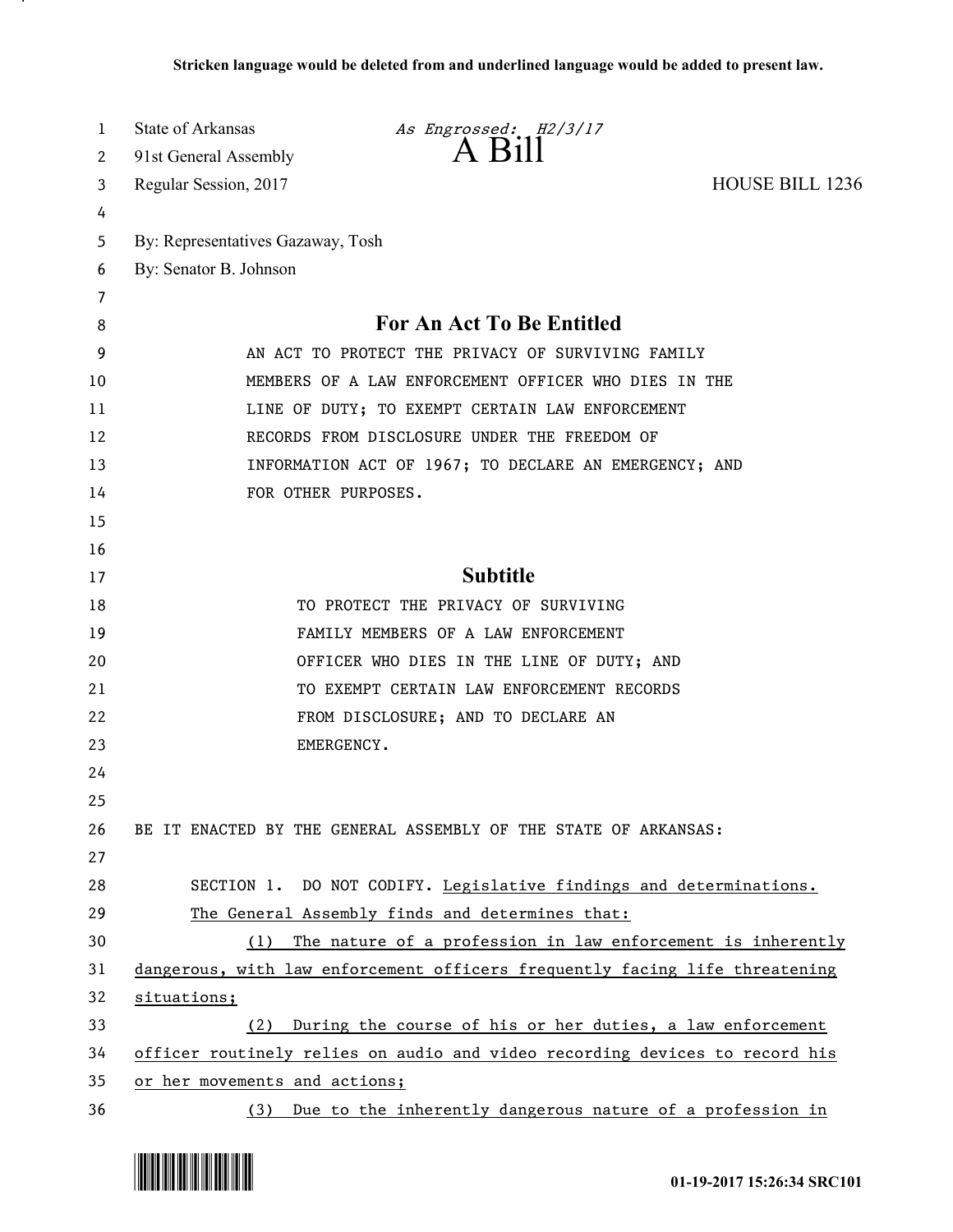| 1  | law enforcement, a law enforcement officer's death that occurs in the line of |
|----|-------------------------------------------------------------------------------|
| 2  | duty is likely to be captured and depicted on an audio or video recording     |
| 3  | device;                                                                       |
| 4  | Absent a compelling public interest, or the necessity to<br>(4)               |
| 5  | evaluate a law enforcement officer's conduct, or an official purpose such as  |
| 6  | a criminal, civil, or administrative proceeding or an official investigation  |
| 7  | into a law enforcement officer's death, the disclosure of an audio or visual  |
| 8  | depiction of the death of a law enforcement officer would have little value   |
| 9  | to the public other than to satisfy a morbid curiosity concerning the death   |
| 10 | of a law enforcement officer;                                                 |
| 11 | (5) Presently, there are audio and video recordings that depict               |
| 12 | the death of a law enforcement officer available in various public forums for |
| 13 | viewing and sharing which have the potential to encourage copycat acts of     |
| 14 | violence against law enforcement officers and to incite other acts of         |
| 15 | violence against law enforcement officers, and which also subject the         |
| 16 | surviving family members of the deceased law enforcement officer to viewing   |
| 17 | the murder or death of their family member on television, internet, social    |
| 18 | media, and other publically accessible forums - causing the surviving family  |
| 19 | members to relive the pain associated with the death and allowing the public  |
| 20 | to view and publically share with others sensitive depictions of the final    |
| 21 | moments and death of their family member - thereby invading the privacy of    |
| 22 | the deceased law enforcement officer's family; and                            |
| 23 | (6) It is the intent of this act to:                                          |
| 24 | (A) Protect the privacy belonging to family members of a                      |
| 25 | deceased law enforcement officer; and                                         |
| 26 | ((B) Discourage copycat acts of violence or other similar                     |
| 27 | forms of violence against law enforcement officers.                           |
| 28 |                                                                               |
| 29 | SECTION 2. Arkansas Code Title 12, Chapter 6, is amended to add an            |
| 30 | additional subchapter to read as follows:                                     |
| 31 | Subchapter 6 - Law Enforcement Agencies in General                            |
| 32 |                                                                               |
| 33 | 12-6-601. Confidentiality of certain law enforcement records -                |
| 34 | Definitions.                                                                  |
| 35 | (a) As used in this section:                                                  |
| 36 | "Access a record" means to view a photograph or video<br>(1)                  |
|    |                                                                               |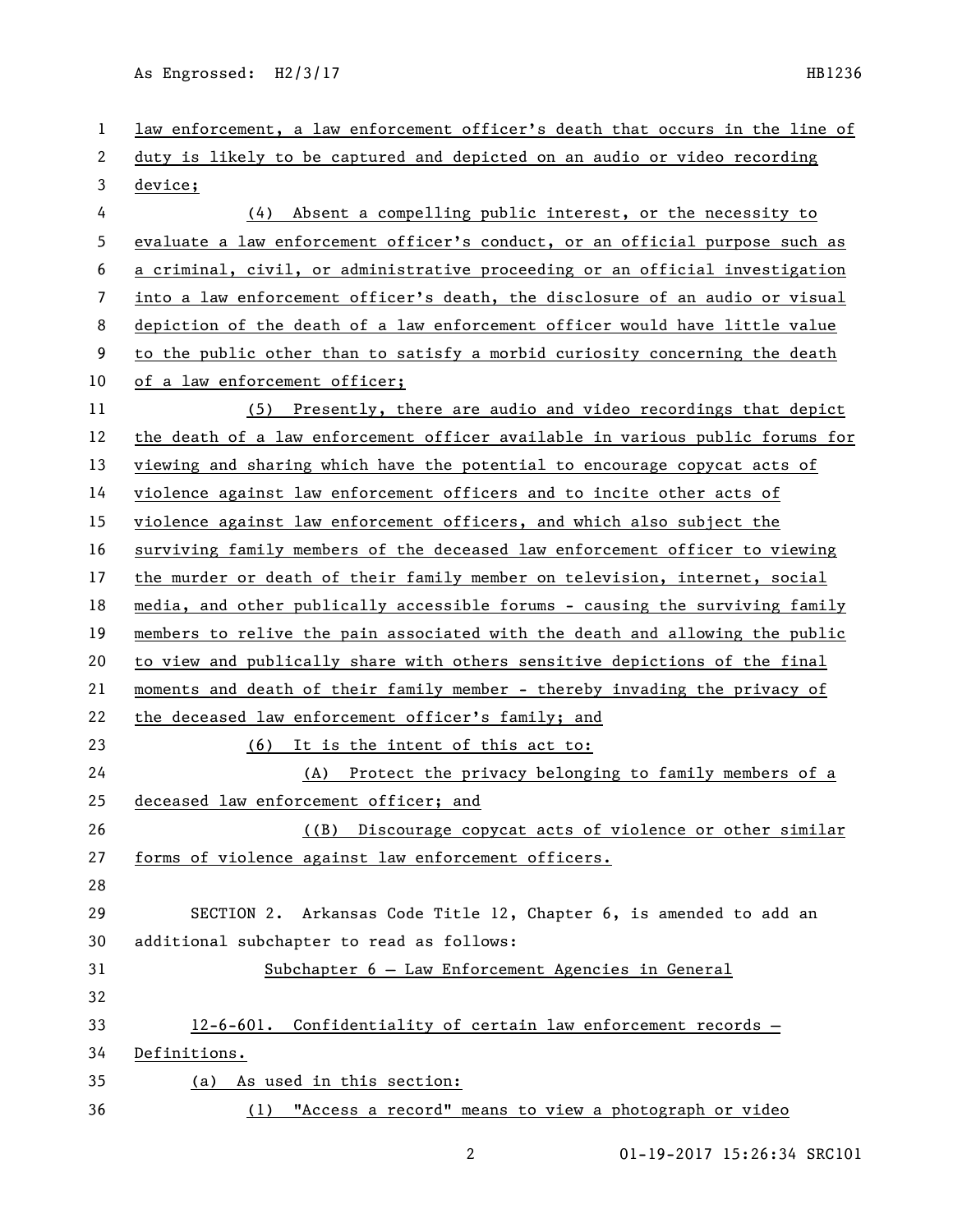| 1  | recording or to listen to an audio recording;                                  |
|----|--------------------------------------------------------------------------------|
| 2  | (2) "Custodian of the record" means a person identified by the                 |
| 3  | governmental entity that possesses the record and is responsible for           |
| 4  | safeguarding and providing access to the record;                               |
| 5  | (3) "Death of a law enforcement officer" means all acts or                     |
| 6  | events that caused or otherwise relate to the death of a law enforcement       |
| 7  | officer who was acting in the course of his or her official duties, including  |
| 8  | any related acts or events immediately preceding or subsequent to the acts or  |
| 9  | events that caused or otherwise relate to the death;                           |
| 10 | (4) "Family member" means a spouse, biological or adopted child,               |
| 11 | parent, or sibling of the deceased law enforcement officer;                    |
| 12 | (5) "Law enforcement officer" means a person vested by law with                |
| 13 | a duty to maintain public order and to make arrests for offenses;              |
| 14 | (6)(A) "Notice" means that from all the facts and circumstances                |
| 15 | known to the person at the time, the person has reason to know that the facts  |
| 16 | and circumstances exist.                                                       |
| 17 | (B) Notice may be communicated in person or through other                      |
| 18 | means, including without limitation, by telephone, telegraph, teletype,        |
| 19 | telecopier, facsimile, or other form of wire or wireless communication, or by  |
| 20 | mail or private carrier; and                                                   |
| 21 | (7) "Record" means a photograph, video recording, or audio                     |
| 22 | recording, including any audio or video footage captured on a body-worn        |
| 23 | camera or a dashboard camera.                                                  |
| 24 | $(b)(1)$ A record that depicts or records the death of a law enforcement       |
| 25 | officer is confidential and exempt from disclosure under the Freedom of        |
| 26 | Information Act of 1967, § 25-19-101 et seq.                                   |
| 27 | (2)(A) However, a family member of the deceased law enforcement                |
| 28 | officer may access a record described in subdivision $(b)(1)$ of this section. |
| 29 |                                                                                |
|    | A minor child of a deceased law enforcement officer<br>(B)                     |
| 30 | who is at least fourteen $(14)$ years of age may access a record described in  |
| 31 | subdivision (b)(l) of this section if the parent or guardian of the child:     |
| 32 | (i) Provides written consent to the custodian of the                           |
| 33 | record to permit the child to access a record; and                             |
| 34 | (ii) Is present to provide supervision over the                                |
| 35 | child as he or she accesses a record.                                          |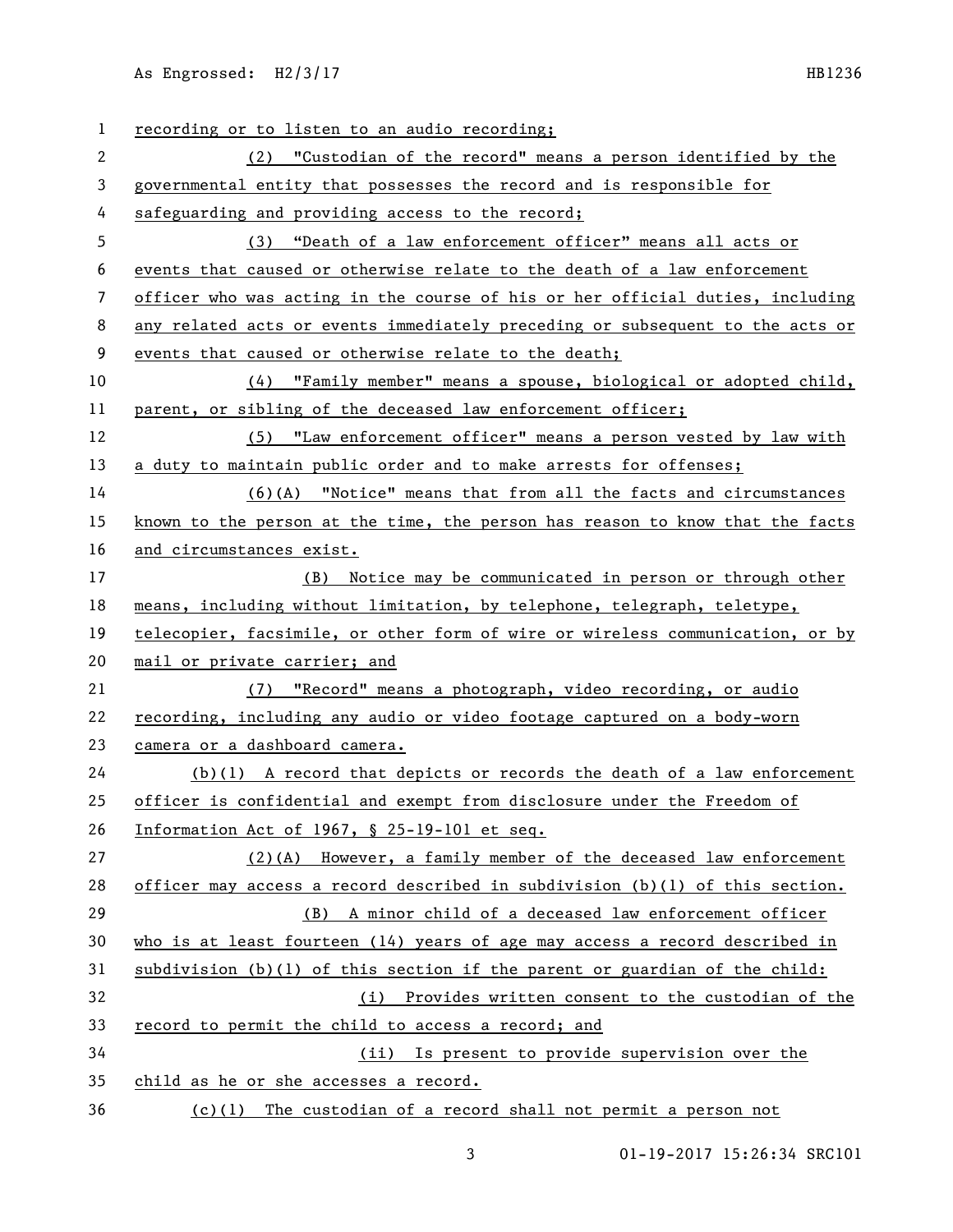| 1  | authorized under this section to copy, disseminate, reproduce, transmit, or     |
|----|---------------------------------------------------------------------------------|
| 2  | access a record described in subdivision $(b)(1)$ of this section.              |
| 3  | The access to a record described in subdivision $(b)(1)$ of<br>(2)              |
| 4  | this section or other handling of a record described in subdivision $(b)(1)$ of |
| 5  | this section shall be under the direct supervision of the custodian of the      |
| 6  | record.                                                                         |
| 7  | A person or persons designated as the custodian of a record<br>(3)              |
| 8  | who knowingly violates this section upon conviction is guilty of a Class D      |
| 9  | felony.                                                                         |
| 10 | $(d)(1)(A)$ A person or entity may petition a circuit court in the              |
| 11 | county where a record described in subdivision $(b)(1)$ of this section is      |
| 12 | physically located in order to obtain access to the record.                     |
| 13 | (B) At a hearing held on a petition filed with the circuit                      |
| 14 | court under subdivision $(d)(1)(A)$ of this section seeking access to a record  |
| 15 | described in subdivision $(b)(1)$ , any review of a record described in         |
| 16 | subdivision (b)(l) shall be conducted in camera.                                |
| 17 | Upon a showing of good cause, a circuit court may issue an<br>(2)               |
| 18 | order authorizing a person or entity under subdivision $(d)(1)$ of this section |
| 19 | to access a record described in subdivision (b)(1) of this section and may      |
| 20 | prescribe restrictions or stipulations pertaining to the access of the record   |
| 21 | that the court deems appropriate, including whether to allow for the copying    |
| 22 | or public disclosure of a record described in subdivision (b)(l) of this        |
| 23 | section.                                                                        |
| 24 | In determining good cause under subdivision $(d)(2)$ of this<br>(3)             |
| 25 | section, the circuit court shall consider the following factors, along with     |
| 26 | other factors that the court may deem relevant:                                 |
| 27 | Whether access to the record described in subdivision<br>(A)                    |
| 28 | $(b)(1)$ of this section is necessary for the public evaluation of a law        |
| 29 | enforcement officer's conduct during the performance of his or her official     |
| 30 | duties;                                                                         |
| 31 | (B)<br>Whether there is a compelling public interest in the                     |
| 32 | disclosure of the record;                                                       |
| 33 | The seriousness of the intrusion into the privacy of<br>(C)                     |
| 34 | the deceased law enforcement officer's family members; and                      |
| 35 | The availability of similar information in other<br>(D)                         |
| 36 | forms.                                                                          |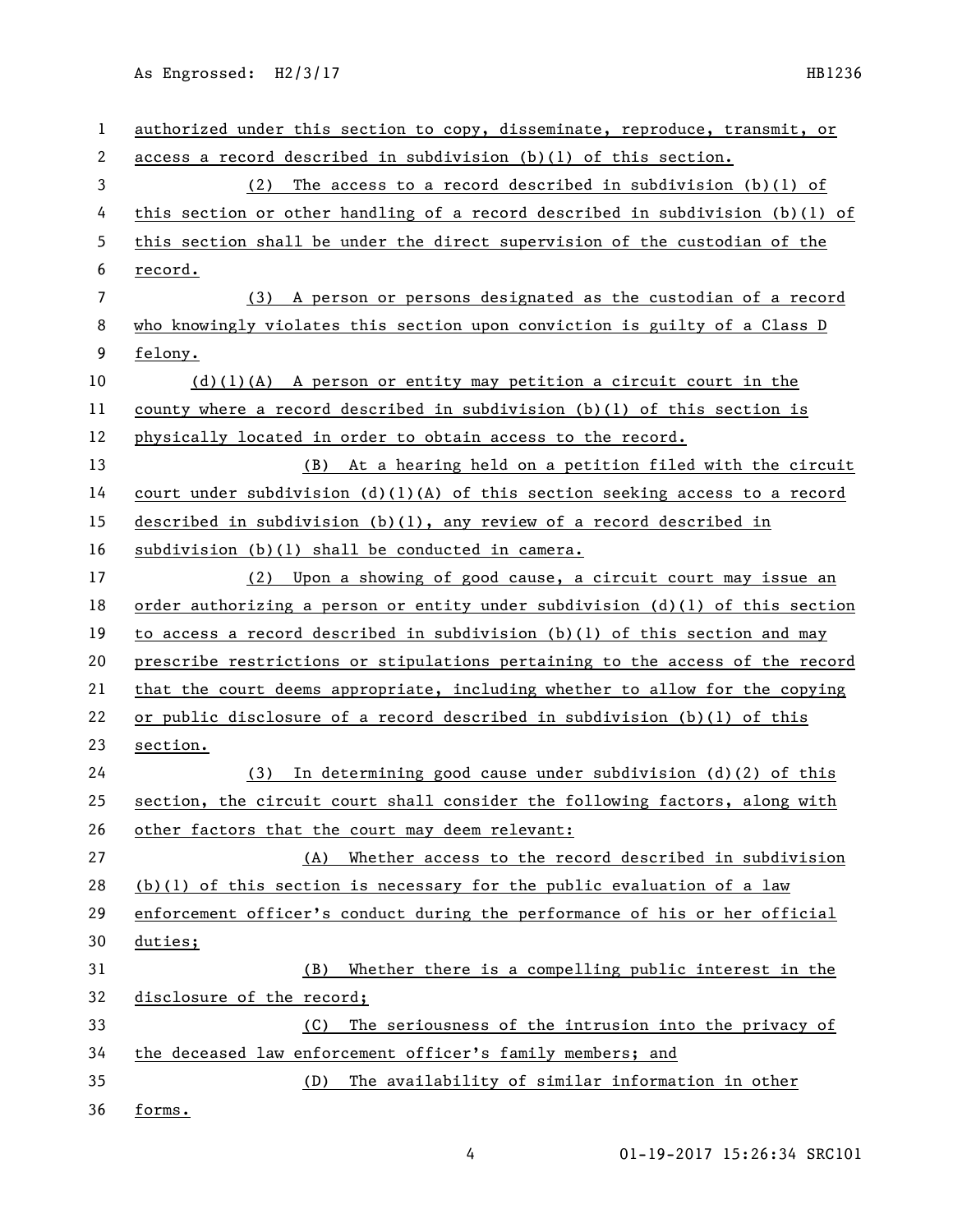| $\mathbf{1}$   | $(4)(A)$ A custodian of a record described in subdivision (b)(1)                |
|----------------|---------------------------------------------------------------------------------|
| 2              | of this section shall be given notice of:                                       |
| 3              | (i) A petition filed with a circuit court to access                             |
| 4              | a record described in subdivision $(b)(1)$ of this section; and                 |
| 5              | The opportunity to be present and heard at any<br>(iii)                         |
| 6              | hearing on the matter.                                                          |
| $\overline{7}$ | In addition to custodian notification under<br>(B)                              |
| 8              | subdivision $(d)(4)(A)$ of this section, the following people shall be provided |
| 9              | notice described in subdivisions $(d)(4)(A)(i)$ and $(d)(4)(A)(ii)$ of this     |
| 10             | section:                                                                        |
| 11             | (i) The surviving spouse of the deceased law                                    |
| 12             | enforcement officer, if any;                                                    |
| 13             | (ii) If the deceased law enforcement officer has no                             |
| 14             | surviving spouse, the parents of the deceased law enforcement officer, if       |
| 15             | any; or                                                                         |
| 16             | (iii) If the deceased law enforcement officer has no                            |
| 17             | surviving parents and no surviving spouse, the adult children of the deceased   |
| 18             | officer law enforcement officer.                                                |
| 19             | (e) This section does not:                                                      |
| 20             | (1) Prohibit a judge, jury, attorney, court personnel, or other                 |
| 21             | persons necessary to a criminal, civil, or administrative proceeding            |
| 22             | involving the death of a law enforcement officer from viewing a record          |
| 23             | described in subdivision (b)(1) of this section;                                |
| 24             | (2) Overturn, abrogate, or alter a court order that exists on                   |
| 25             | the effective date of this act that restricts, limits, or grants access to a    |
| 26             | record described in subdivision (b)(1) of this section;                         |
| 27             | $(3)(A)(i)$ Prohibit a law enforcement agency involved in an                    |
| 28             | official investigation of a death of a law enforcement officer, including       |
| 29             | without limitation, the law enforcement agency by whom the deceased law         |
| 30             | enforcement officer was employed at the time of his or her death, the           |
| 31             | Department of Arkansas State Police, and the Federal Bureau of Investigation,   |
| 32             | from obtaining a record described in subdivision (b)(1) of this section for     |
| 33             | the purpose of conducting an official investigation pertaining to the death     |
| 34             | of a law enforcement officer.                                                   |
| 35             | (ii) However, a record used during an official                                  |
| 36             | investigation under subdivision (e)(3)(A)(i) of this section shall not be       |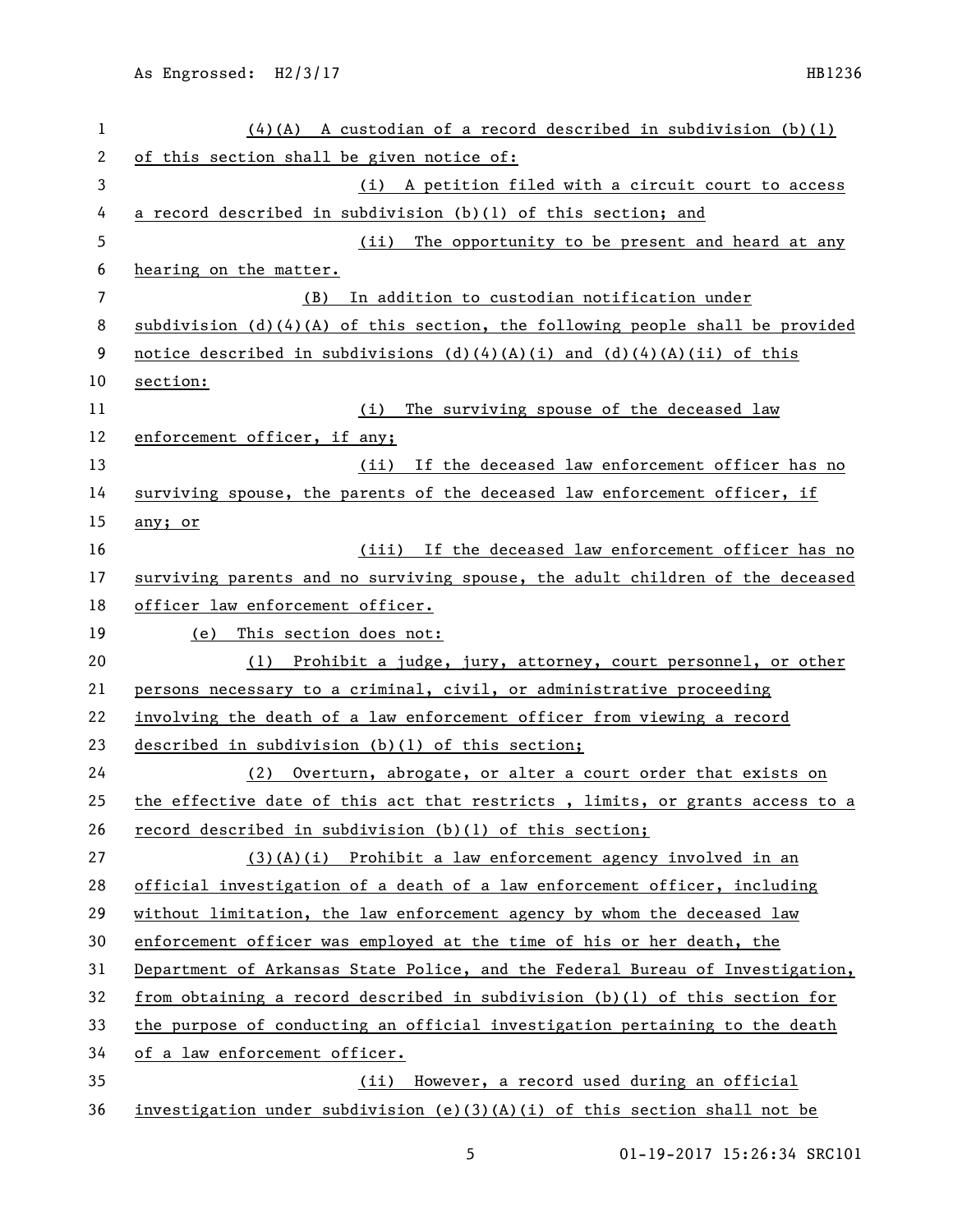| 1  | reproduced, transmitted, or disseminated for any purpose not authorized under |
|----|-------------------------------------------------------------------------------|
| 2  | this section.                                                                 |
| 3  | $(B)(i)$ This section does not prohibit the law enforcement agency            |
| 4  | by whom the deceased law enforcement officer was employed from using a record |
| 5  | described in subdivision (b)(1) of this section for law enforcement officer   |
| 6  | training or internal review.                                                  |
| 7  | However, a record used for the purpose of law<br>(ii)                         |
| 8  | enforcement officer training or internal review under subdivision             |
| 9  | $(e)(3)(B)(i)$ of this section shall not be reproduced, transmitted, or       |
| 10 | disseminated for any purpose not authorized under this section.               |
| 11 | (C)(i) This section does not prohibit the use of a record                     |
| 12 | described in subdivision $(b)(1)$ of this section for law enforcement officer |
| 13 | training conducted by an entity authorized to conduct law enforcement         |
| 14 | training, including without limitation:                                       |
| 15 | The Law Enforcement Training Academy;<br>(a)                                  |
| 16 | (b)<br>The Criminal Justice Institute;                                        |
| 17 | (c)<br>The Arkansas Law Enforcement Training                                  |
| 18 | Academy; or                                                                   |
| 19 | (d) Other law enforcement officer training                                    |
| 20 | programs.                                                                     |
| 21 | (ii) However, a record used for law enforcement                               |
| 22 | officer training purposes under subdivision (e)(3)(C)(i) of this section      |
| 23 | shall not be reproduced, transmitted, or disseminated for any purpose not     |
| 24 | authorized under this section; or                                             |
| 25 | (4) (A) Prohibit a prosecuting attorney, deputy prosecuting                   |
| 26 | attorney, defense counsel pursuant to a motion of discovery, their staff, or  |
| 27 | attorneys involved in civil litigation involving the death of a law           |
| 28 | enforcement officer from accessing or copying a record described in           |
| 29 | $subdivision (b)(1)$ of this section.                                         |
| 30 | (B) A record accessed or copied under subdivision                             |
| 31 | $(e)(4)(A)$ of this section shall not be reproduced, transmitted, or          |
| 32 | disseminated for any purpose not authorized under this section.               |
| 33 |                                                                               |
| 34 | <b>EMERGENCY CLAUSE.</b> It is found and determined by the<br>SECTION 3.      |
| 35 | General Assembly of the State of Arkansas that it is of public interest to    |
| 36 | protect the privacy of the family members of a deceased law enforcement       |